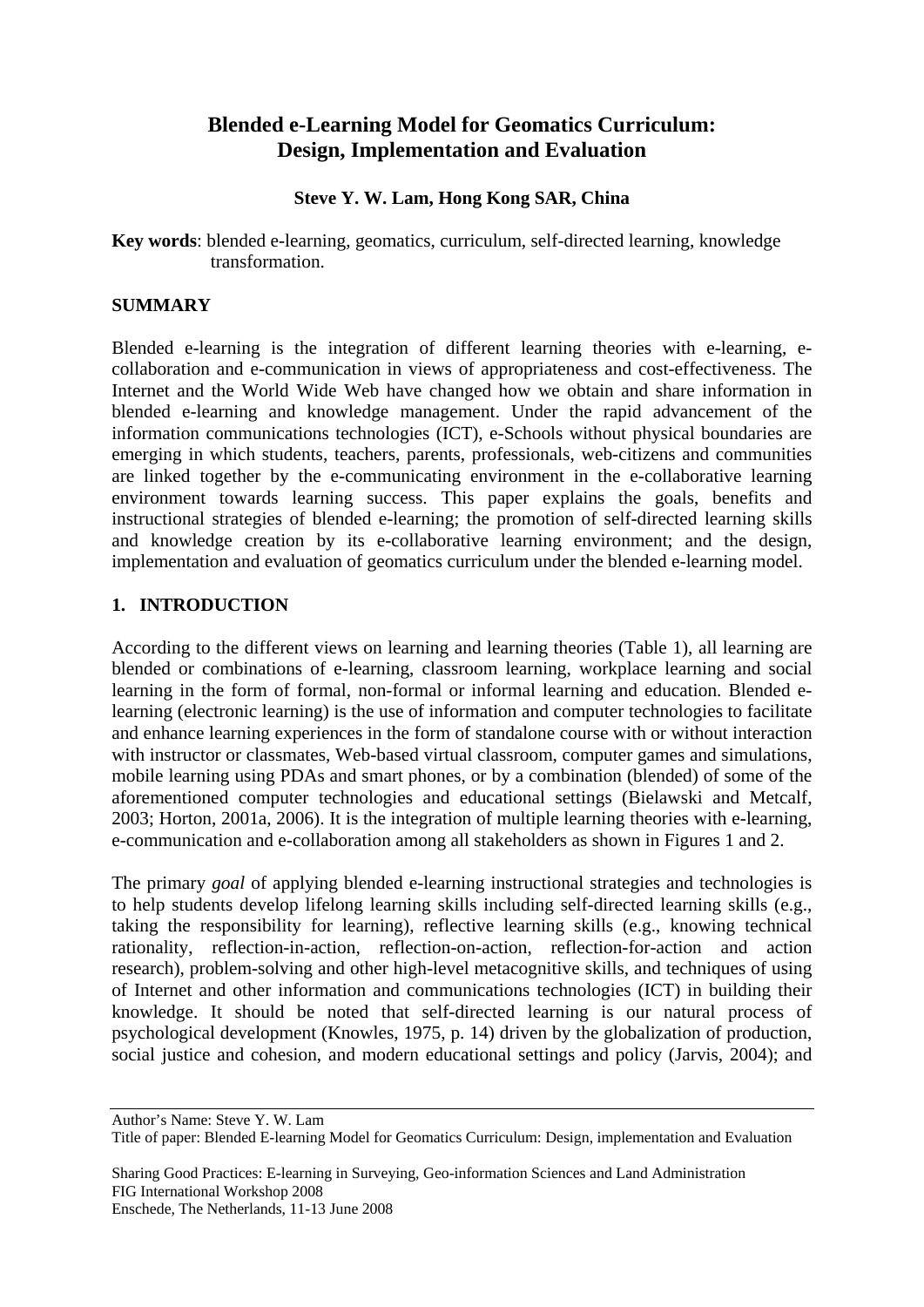that upskilling and reskilling in the form of self-directed lifelong learning enables nations, business and individuals to meet diverse global economic needs, to decrease unemployment and underemployment, and to enhance social cohesion. Gibbons (2002) emphasizes that selfdirected learning must be congruent with the natural life of experiential learning asserted by ( Knolb, 1984) and that all-round development is needed under proper educational settings and beyond personal, social and technical domains. So that, learners become self-motivated and reflective learners who are competent in managing learning, self-assessment, and applying what they have learnt in solving problems.

Therefore, as shown in Figure 1, *instructional strategies* for the educational settings of blended e-learning should include: (a) interactive virtual classes; (b) enquiry-based discovery learning (e.g., problem-based learning); (c) experiential learning (e.g., real-world experience for learners under partnership with professionals, e-mentors, e-moderators and community); (d) collaborative learning by team work and projects; (e) authentic and challenging assessment (i.e., assessment for learning); (d) integration of ICT in teaching and learning. As a result, learners of the *knowledge-creating* organization (e-school) experience knowledge conversion spiral through the following four stages (Figure 2):

- 1. Socialization the transformation from operational tacit knowledge to sympathized tacit knowledge by, for example, team building.
- 2. Externalization the transformation from sympathized tacit knowledge to conceptual explicit knowledge by, for example, meaningful dialogues between learners.
- 3. Combination the transformation from conceptual explicit knowledge to systematic explicit knowledge by, for example, information processing.
- 4. Internationalization the transformation from systematic explicit knowledge to operational tacit knowledge by, for example, organizational learning.

During the above stages of the knowledge management process, new knowledge or new understanding can be created. Thus blended e-learning is an educational strategy rather than an object of study by itself; and basic understanding of personal computers and the Internet are required of learners who join the e-learning.

Economic, social and academic *benefits* of adopting the blended e-learning systems are shown in Table 2. Studies on higher education reported that students learned more from the blended e-learning system because of: (1) pedagogical richness, (2) increased access to knowledge, (3) improved student interaction, (4) self-directed and managed, (5) increased cost-effectiveness, and (6) ease of revision (Graham, 2006, p. 8). The blended environment has also changed the traditional publishing/broadcast environment, in which a small percentage of population was educated, to the catalyst/interactive environment in which learners share or exchange knowledge with experts, teachers, peers, parents and web-citizens for continual improvement of their e-learning systems and knowledge creation/management process (Horton, 2006). Thus students can be teachers when they publish their projects in ebulletins and teachers can be students when they learn from others in the learning networks (Horton, 2006, p. 579); and the e-learning will be continual throughout life with trainings accessible universally. The following sections illustrate the design, implementation and

Author's Name: Steve Y. W. Lam

Title of paper: Blended E-learning Model for Geomatics Curriculum: Design, implementation and Evaluation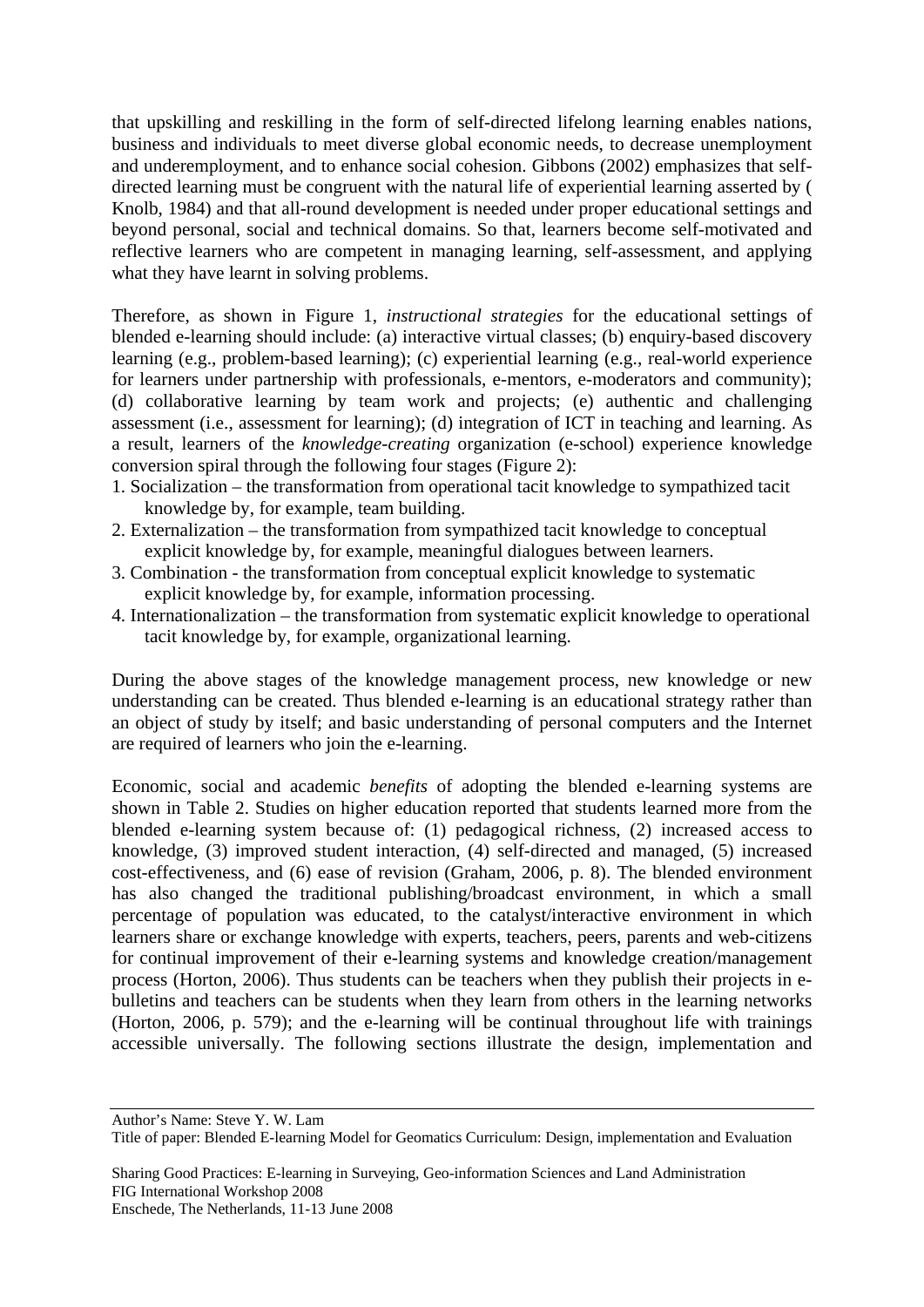evaluation of a blended e-learning model which is commonly applied in developing curriculums of higher education.

# **2. DESIGN OF THE BLENDED MODEL**

In the design, questions to be answered are: (1) what should learners learn; (2) how should learners learn, that is, what are their learning characteristics; (3) how to teach and assess. Under the above blended model and according to (Dick and Reiser, 1989; Dick and Carey, 1996), components of the curriculum design include: (a) setting goals and objectives by analyzing the characteristics and needs of students; (b) critical review and selection of curriculum contents; (c) establishing criteria-referenced assessments to evaluate learners' knowledge levels, intellectual skills, motor skills and attitudes; (d) selection or production of textbooks, Web pages, videos and other multimedia presentations; (e) design of teaching schedule; (f) design of organizational structures, administrative mechanisms, implementation schedule, settings of classroom and e-learning system, and overall evaluation model.

A sustainable curriculum for geomatics higher education is given by (Lam and Chan, 2007), the design, implementation and evaluation of one of them is shown in (Lam, 2006a, 2006b). There are four main approaches of planning and developing a curriculum, namely the targetoriented approach (e.g., Tyler, 1949), the situational approach (e.g., Skilbeck, 1984; Oliva, 2004), the research-informed approach (e.g., Griffiths, 2004; Healey, 2005) and the academic consensus approach (Lam, 2006a) which is a combination of the aforementioned ones to develop a sustainable curriculum. The academic consensus approach is recommended by (Lam, 2006a) for the design of geomatics curriculum, by which knowledge and practice are agreed by all stake holders who are involved in the curriculum development process. As previously mentioned, the goals are to meet global economic needs, to increase employment opportunities and to enhance social cohesion.

At this stage, delivering strategies, teaching and learning units (activities), facilities and resource allocation are designed to support the learning. In Hong Kong, reports show that PBL is very suited to Chinese learners (Stokes, 2003), and that intrinsic motivation, collaborative learning and respect for teachers are found in PBL (Ho, 1986; cited by Stokes, 2003). Also, from previous teaching experience, the majority of university learners are 'silent observers' unless the lecturer motivates them. Therefore, reference readings, group discussions, projects and problem-based learning are chosen or designed for achieving the cognitive and intellectual objectives of the subject. Real-life or simulated experiences from the projects are designed for achieving the motor skills and provision of reinforcements to performance. Self-directed learning is promoted in information searching by individuals. Teamwork skills and proper attitudes are promoted through collaborative-learning experiences in group projects.

The design blends e-learning with conventional classroom training by providing classroom materials electronically in e-books, CD-ROMs, videos or Adobe Acrobat's Portable Document Format (PDF) in e-learning systems (e.g., Internet, Intranet, WebCT, SMILE) so

Sharing Good Practices: E-learning in Surveying, Geo-information Sciences and Land Administration FIG International Workshop 2008

Author's Name: Steve Y. W. Lam

Title of paper: Blended E-learning Model for Geomatics Curriculum: Design, implementation and Evaluation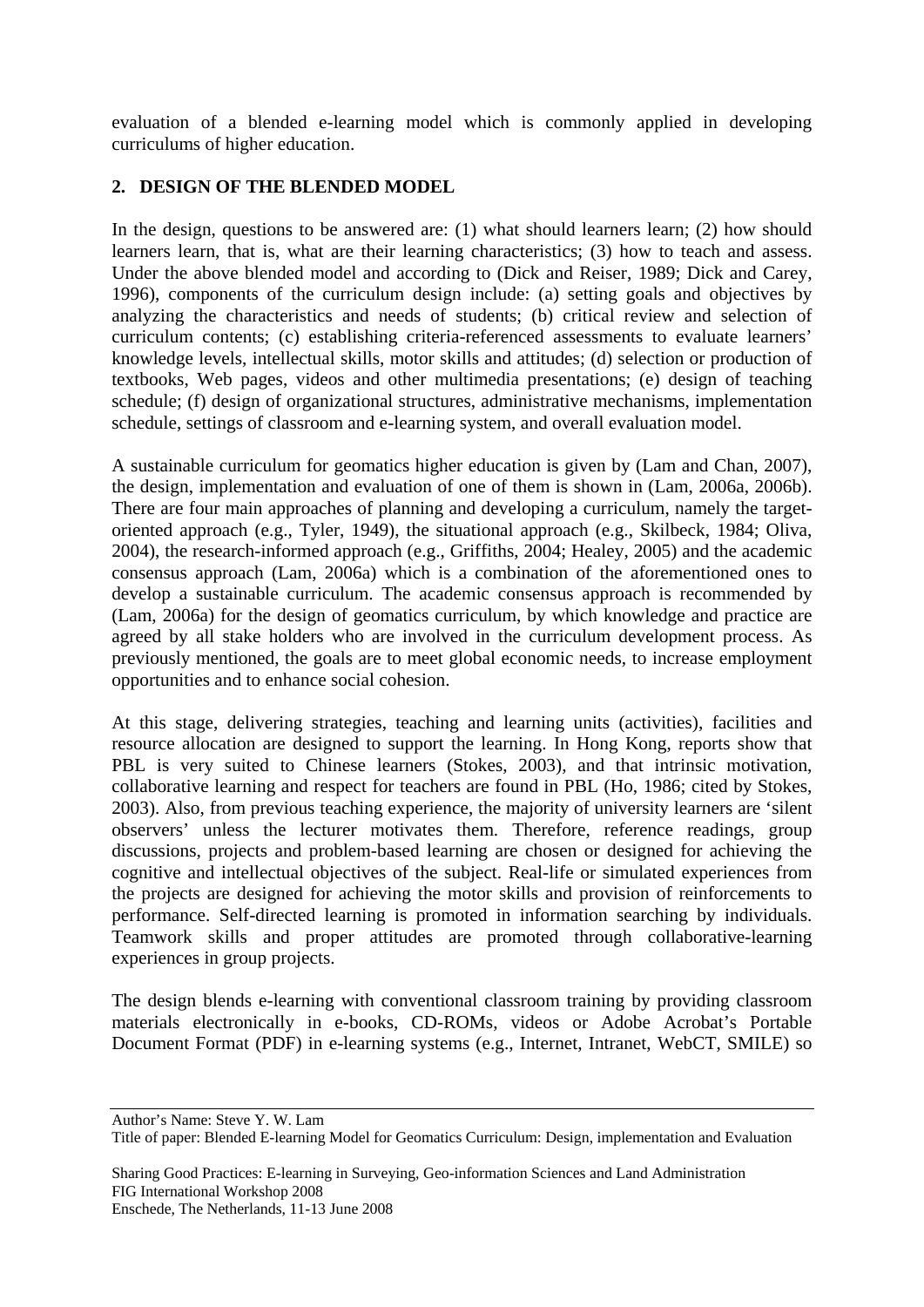that learners can read them directly anytime and anywhere via the Wi-Fi network of the campus (i.e., mobile learning).

# **3. IMPLEMNTATION AND EVALUATION**

After obtaining the approval of the program document, personnel, time frame, funding, facilities and other supports for the curriculum, program coordinators and lecturers implement the program. Before the commencement of the subject, teaching schedule and Student Handbooks containing the updated curriculum are distributed to the learners through the e-learning system (Figure 3). Core topics are discussed face-to-face lecture or practiced in the field/lab followed by additional or more advanced Web-based materials be issued for individuals' interest. On-line tutor, virtual classroom and ICT are provided to support the ecollaborative learning environment and to enhance learners' problem-solving skills. Students' performance is assessed by formative and summative assessments according to the University's Assessment Regulations and Briggs and Collis (1982)'s the criterion-referenced levels of the Structure of the Observed Learning Outcome (SOLO) Taxonomy. Teacher performance is assessed by the overall student performance, Student Feedback Questionnaire (SFQ), teaching portfolio, In-class Peer Evaluation (IPE) by colleagues or academic advisor, student-staff consultative meeting and program committee meeting. According to (Kirkpatrick, 1996; cited by Horton, 2001b), holistic evaluation should base on proven performance and should include the following levels:

- 1. Response: Did learners like the training? What were the attendance rate and assessment score?
- 2. Learning: What skills and knowledge did the learners acquire?
- 3. Performance: How much is learner's performance improved? What can learners apply to their jobs upon graduation?
- 4. Results: How well did the organization meet its business goals? Was the result profitable?

(Horton, 2001b) gives some of the tools and examples for the e-learning evaluation..

# **4. CONCLUSIONS**

This paper asserts that self-directed skills, reflective skills, e-learning environment (Figure 1), e-communicating environment, e-collaborative environment, and knowledge creation (Figure 2) are key elements of e-learning success. The economic, social and academic benefits of elearning are given in views of cost-effectiveness, building learning networks and social cohesion, and knowledge creation respectively (Table 2). A blended e-learning environment for geomatics curriculum is presented to illustrate the design, implementation and evaluation of such a combination of e-learning and classroom training. It has been found that the blended e-learning is a individualized process in which learners build and create 'technological knowledge, educational knowledge, social knowledge, cultural knowledge, economic knowledge, political knowledge, virtual knowledge and environmental knowledge

Author's Name: Steve Y. W. Lam

Title of paper: Blended E-learning Model for Geomatics Curriculum: Design, implementation and Evaluation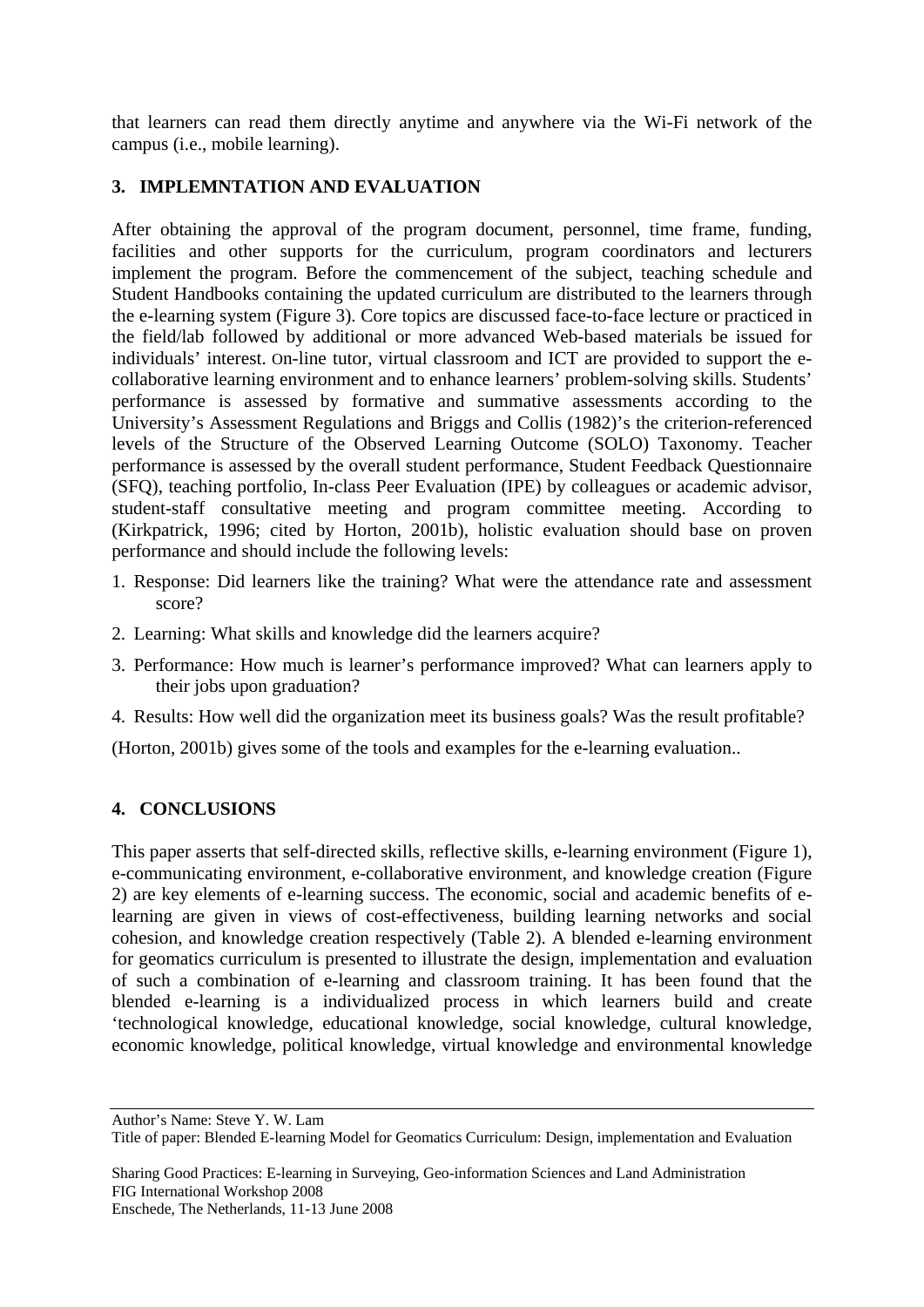in the knowledge-creating e-school (Yip et al., 2004, p. 265)'; and that the learning model will become mainstream strategy in the design, implementation and evaluation of geomatics programs.

| <b>rapic 1.</b> MOGCB OF ICALINIE |                                                                                                                                                 |  |
|-----------------------------------|-------------------------------------------------------------------------------------------------------------------------------------------------|--|
| Views of learning                 | Learning theories and models                                                                                                                    |  |
| Physiological                     | Neurological; genetic; multiple intelligences (Gardner, 2005).                                                                                  |  |
| Sociological                      | Radical; transformative; liberal; human/social capital (Hiller, 2005).                                                                          |  |
| Psychological                     | Behaviorism; cognitive-constructed; social constructed (Shuell, 1996); integrated multi-<br>theoretical (Davidson-Shivers and Rasmussen, 2006). |  |
| Multi-disciplinary                | Knowledge base/levels; experiential (Kolb, 1984); social and situated (Lave and<br>Wenger, 1991); blended (Bersin, 2004).                       |  |

#### **Table 1:** Models of learning

**Table 2:** Economic, social and academic benefits of blended e-learning (Driscoll, 2000; Rosenberg, 2001; Horton, 2001a; Yip et al., 2004).

| Economic                                                                                                                                                | Social                                                                                                                                       | Academic                                                                                                                                                                                      |
|---------------------------------------------------------------------------------------------------------------------------------------------------------|----------------------------------------------------------------------------------------------------------------------------------------------|-----------------------------------------------------------------------------------------------------------------------------------------------------------------------------------------------|
| 1. e-Learning lowers the costs of<br>education including the costs<br>of classroom and instructors,                                                     | 1. The Web enables people<br>build learning<br>communities, motivates                                                                        | 1. e-Learning develops self-directed<br>learning and interactive skills of<br>learners.                                                                                                       |
| tuition fee and travel expenses<br>of learners.<br>2. e-Schools are more                                                                                | social and organizational<br>learning, and enhances<br>social cohesion.                                                                      | 2. Curriculum contents are<br>standardized or customized,                                                                                                                                     |
| financially viable as learners<br>from all over the world can<br>enroll in e-programs of study.                                                         | 2. The easy-to-access<br>knowledge by learners<br>expedites upskilling,                                                                      | depending on learning needs.<br>3. Curriculum contents are more<br>timely and reliable because<br>information can be updated                                                                  |
| 3. e-Learning enhances business<br>responsiveness by<br>communicating with large<br>amount of customers or<br>learners virtually and<br>simultaneously. | reskilling and career<br>prospects.<br>3. Learners can access e-<br>learning anywhere and<br>any time in school, in<br>workplace or at home. | instantaneously.<br>4. e-Assessment system facilitates<br>self-improved learning, online<br>grading, auto-scoring, immediate<br>feedback, public review, data<br>analyses, question bank.     |
| 4. e-Learning provides an<br>increasingly valuable<br>customer/learner service.                                                                         | 4. Universality because e-<br>learning is Web-enabled<br>using Internet worldwide                                                            | 5. e-Portfolio system facilitates quick<br>retrieval of students' academic<br>performance (e.g., test results) as                                                                             |
| 5. e-Learning solutions are<br>highly scalable for example,<br>from 10 participants to<br>millions.                                                     | facilities.                                                                                                                                  | well as non-academic performance<br>(moral, intellectual, physical, social,<br>aesthetic, religious).<br>6. e-Learning promotes knowledge                                                     |
| 6. e-Learning leverages<br>corporate investment of Web-<br>based knowledge<br>management.                                                               |                                                                                                                                              | management in increasing the<br>knowledge of individuals, capturing<br>knowledge in a reusable form,<br>refining knowledge, sharing<br>knowledge and applying knowledge<br>to solve problems. |

Author's Name: Steve Y. W. Lam Title of paper: Blended E-learning Model for Geomatics Curriculum: Design, implementation and Evaluation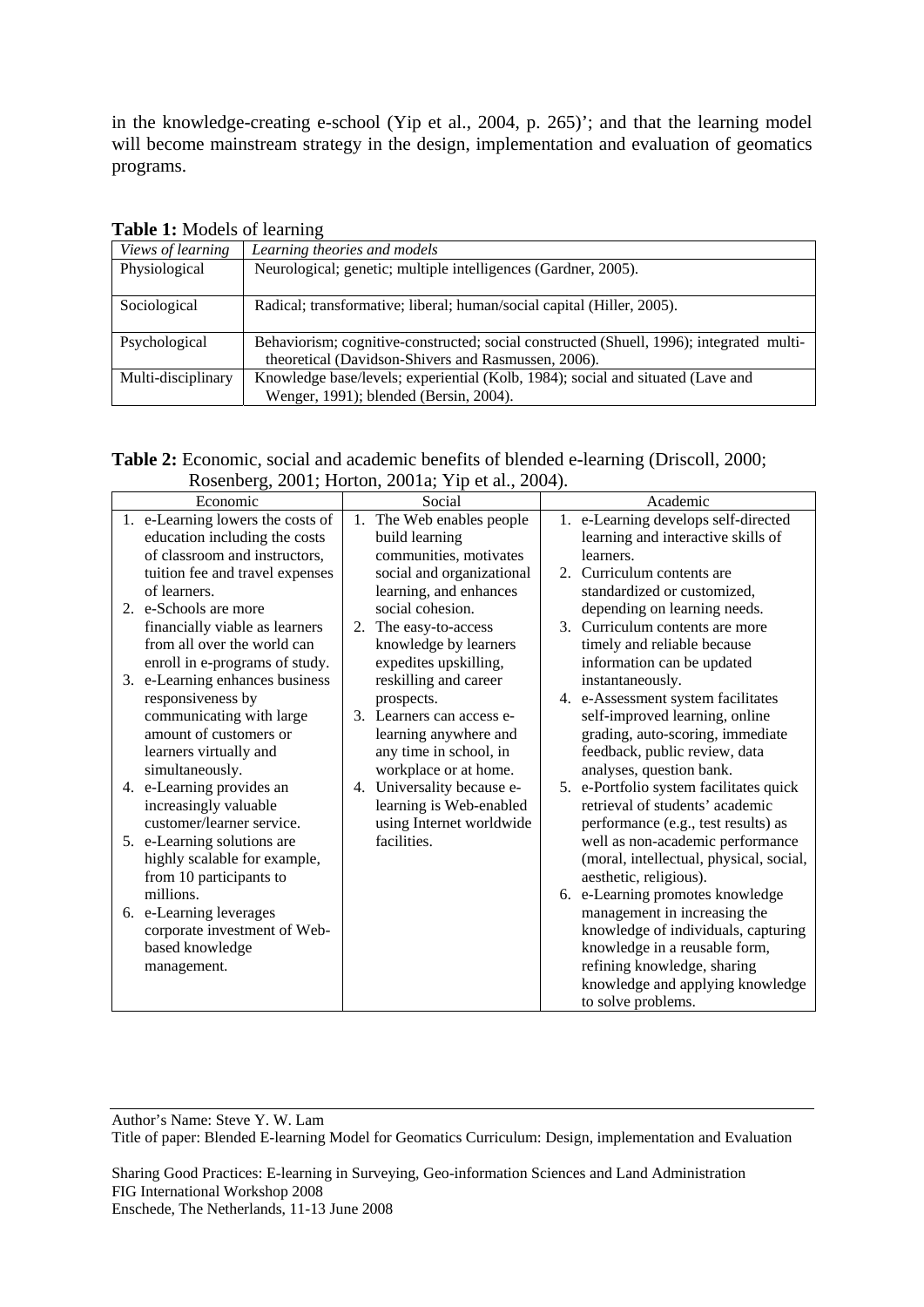

# **Figure 1:** Learner-centered blended e-learning model (Yip et al., 2004, Diagram 1.1, modified)

Author's Name: Steve Y. W. Lam

Title of paper: Blended E-learning Model for Geomatics Curriculum: Design, implementation and Evaluation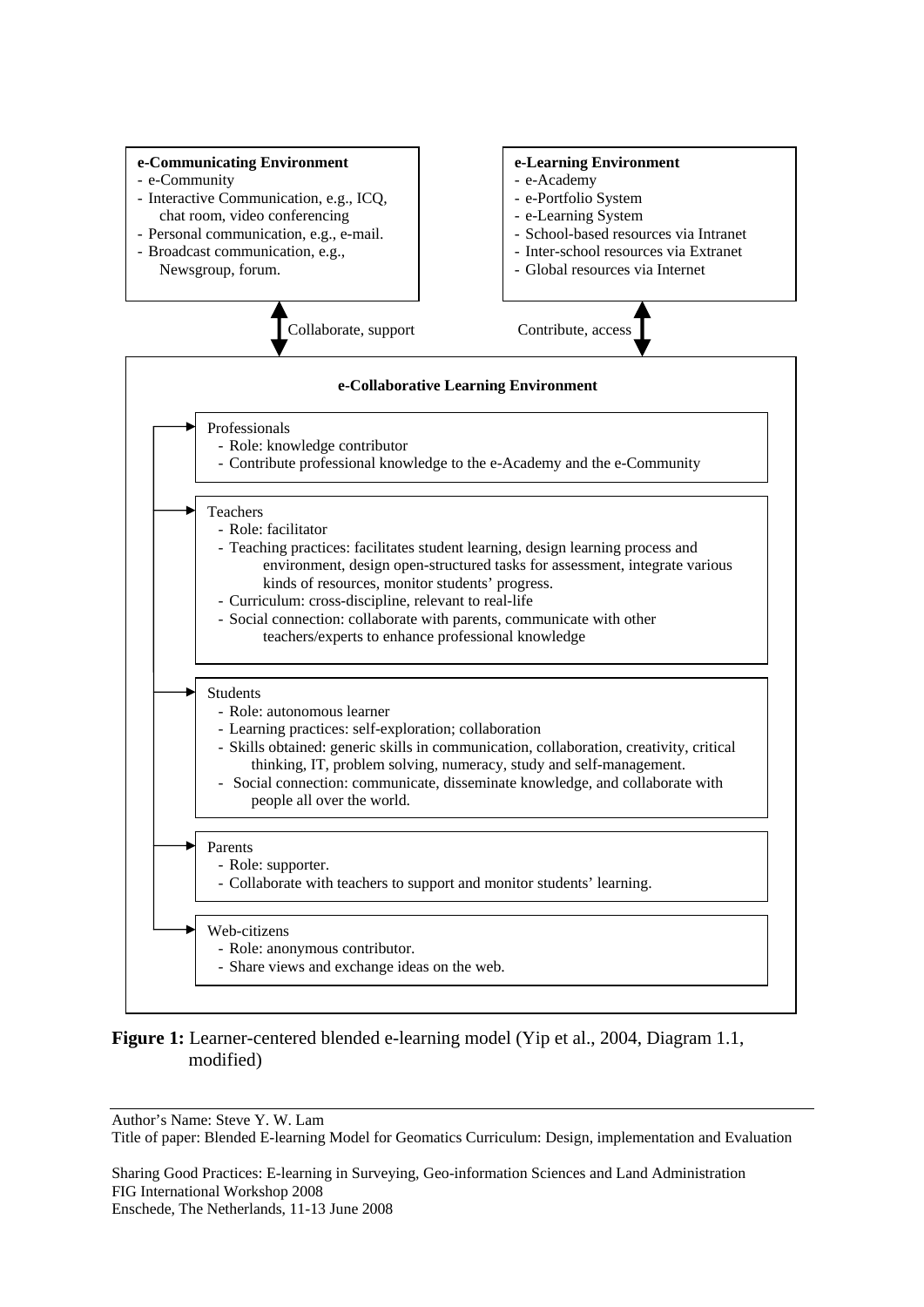

**Figure 2:** Knowledge conversion and creation under blended e-learning environment (Nonaka, 1994; Kidd, 2002; Yip et al., 2004, Diagram 20.3)

Author's Name: Steve Y. W. Lam Title of paper: Blended E-learning Model for Geomatics Curriculum: Design, implementation and Evaluation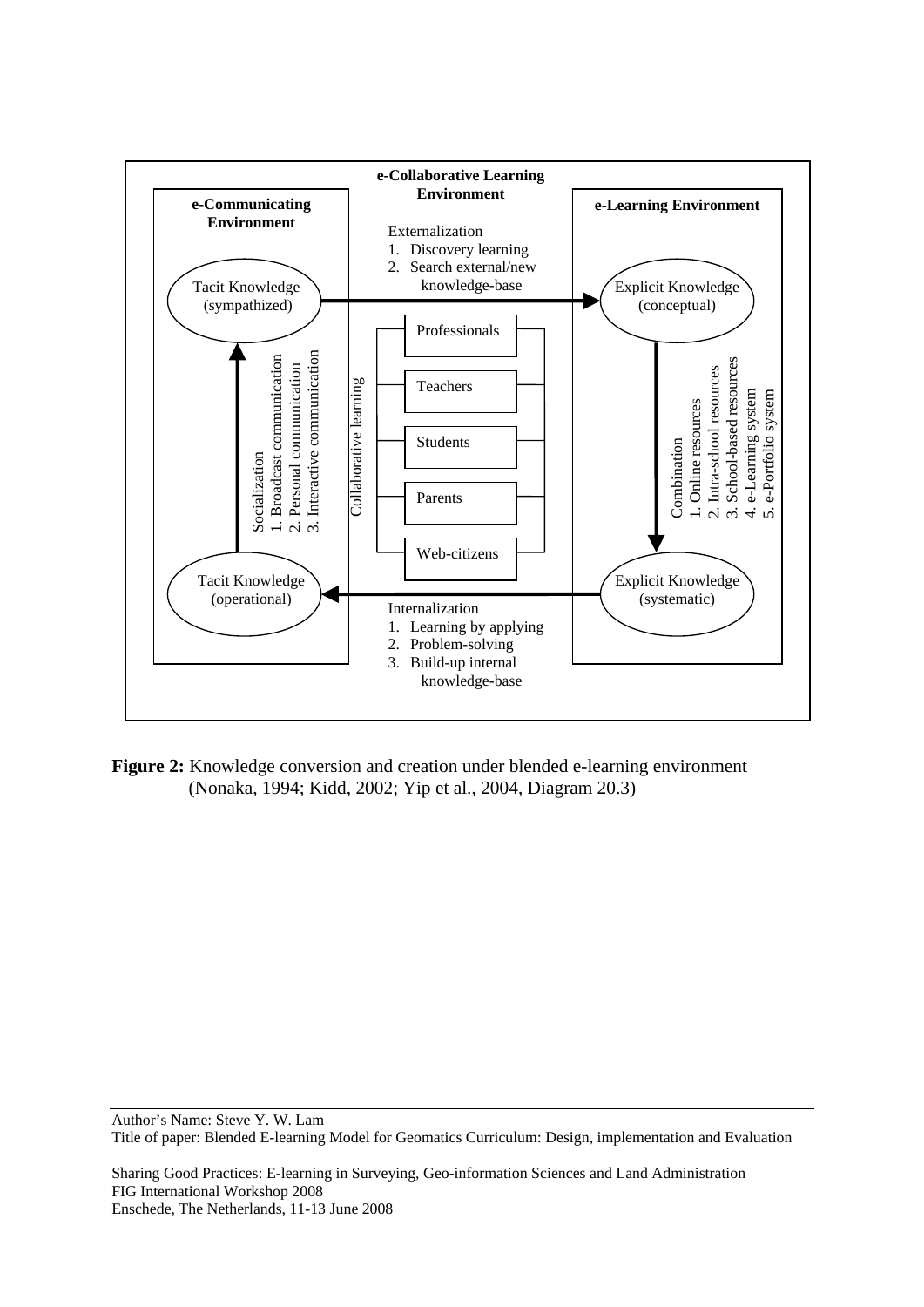

Figure 3: e-Learning platform for a subject (Courtesy: PolyU and SMILE Technologies Ltd.)

# **REFERENCES**

- Bersin, J. (2004), *The Blended Learning Book: Best Practices, proven Methodologies, and Lesson Learned,* San Francisco: Pfeiffer.
- Bielawski, L. and Metcalf, D. (2003), *Blended e-Learning: Integrating Knowledge, Performance, Support and On-line Learning,* Amerst: HRD Press.
- Briggs, J. and Collis, S. (1982), *Evaluating the Quality of Learning: the SOLO Taxonomy*, New York: Academic Press.
- Dick, W. and Reiser, R. (1989), *Planning Effective Instruction*, Englewood Cliffs: Prentice Hall.
- Dick, W. and Carey, L. (1996), *The Systematic Design of Instruction*, 4<sup>th</sup> ed., New York: HarperCollins College Publishers.
- Driscoll, M. (2000), The Application of Adult Education Principles in the Development of a Manual for Practitioners Creating Web-based Training Programs, *DEd Thesis*, Columbia University, Ann Arbor: UMI Dissertation services.

Author's Name: Steve Y. W. Lam

Sharing Good Practices: E-learning in Surveying, Geo-information Sciences and Land Administration FIG International Workshop 2008

Title of paper: Blended E-learning Model for Geomatics Curriculum: Design, implementation and Evaluation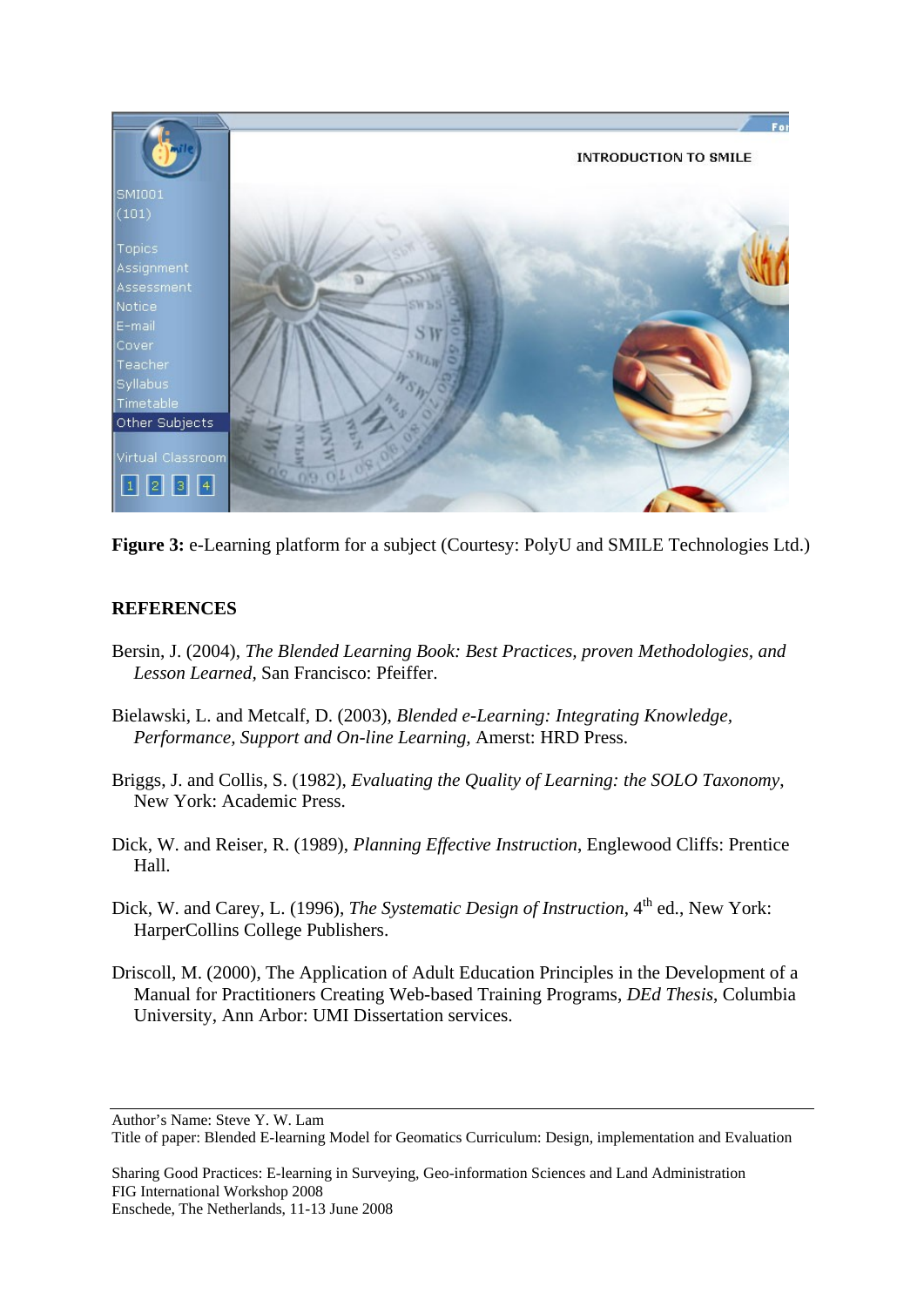- Driscoll, M. and Carliner, S. (2005), Advanced Web-based Training Strategies: Unlocking Instructionally Sound On-line Learning, San Francisco: Pfeiffer.
- Davidson-Shivers, G. and Rasmussen, K. (2006), *Web-based Learning: Design, Implementation and Evaluation,* Upper Saddle River: Pearson Education.
- Gardner, H. (2005) 'Assessment in Context', in Murphy, P. (Editors), *Learners, Learning and Assessment,* Chapter 7, London: Paul Chapman Publishing Ltd.
- Gibbons, M. (2002), *The Self-Directed Learning Handbook: Challenging Adolescent Students to Excel*, John Wiley & Sons.
- Griffiths, R. (2004), Knowledge Production and the Research-teaching Nexus: the Case of the Built Environment Disciplines, *Studies in Higher education*, Vol. 29, No. 6, pp. 709- 726.
- Graham, C. (2006), Blended Learning Systems: Definition, Current Trends, and Future Directions, in Bonk, C. and Graham, C. (Editors, 2006), *The Handbook of Blended Learning: Global Perspectives, Local Design,* Chapter 1, San Francisco: Pfeiffer.
- Healey, M. (2005), Linking research and teaching: disciplinary spaces, in Barnett, R. (Ed.), *Reshaping the University: New Relationships between Research, Scholarship and Teaching,* pp. 30-42, Maidenhead: Society for Research into Higher Education/ Open University Press.
- Hiller, Y. (2005), *Reflective Teaching in Further and Adult Education*, 2<sup>nd</sup> ed., London: Continum.
- Ho, D. Y. F. (1986), Chinese Patterns of Socialization: a Critical Review, in Bond, M. H. (ed.) *The Psychology of the Chinese People*, pp. 1-37*,* Hong Kong: Oxford University Press.
- Horton, W. (2001a), *Leading E-Learning*, Alexandria: ASTD.

Horton, W. (2001b), *Evaluating E-Learning*, Alexandria: ASTD.

- Horton, W. (2006), *E-Learning by Design*, San Francisco: Pfeiffer.
- Jarvis, P. (2004), *Adult Education and Lifelong Learning: Theory and Practice*, 3rd ed., London and New York: RoutledgeFalmer.
- Kidd, J. (2002), Knowledge Creation in Japanese Manufacturing Companies in Italy: reflection Upon Organizational Learning, in Reeve, F., Cartwright, M. and Edwards, R.

Sharing Good Practices: E-learning in Surveying, Geo-information Sciences and Land Administration FIG International Workshop 2008

Author's Name: Steve Y. W. Lam

Title of paper: Blended E-learning Model for Geomatics Curriculum: Design, implementation and Evaluation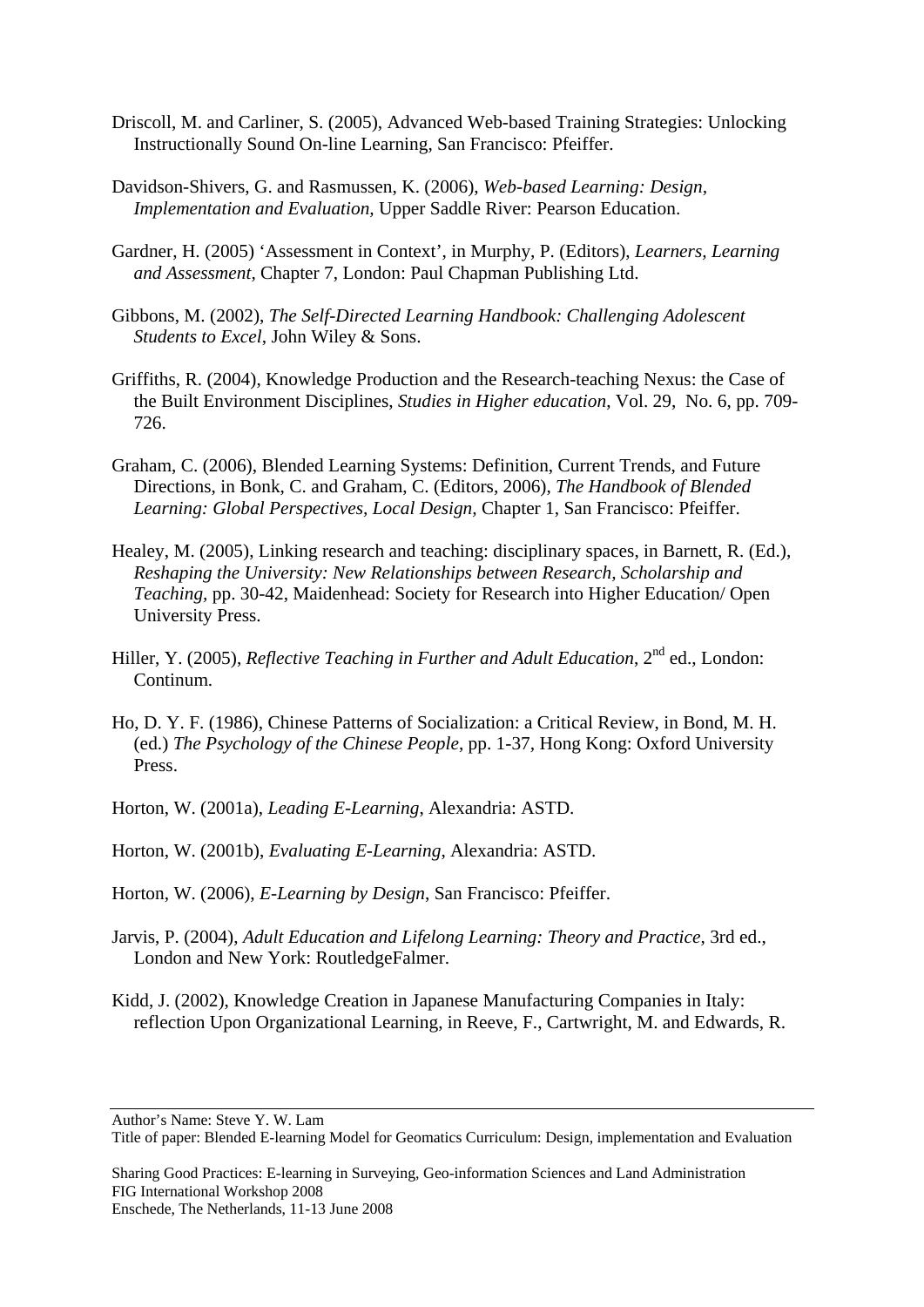(Editors, 2002), *Supporting Lifelong Learning Volume 2: Organizing Learning*, pp. 109- 126, London: RoutledgeFalmer; The Open University.

- Kirkpatrick, D. (1996), Great Ideas Revisited: Techniques for Evaluating Training Programs, *Training and Development,* Vol. 50, No. 1, pp. 54-59.
- Kolb, D. (1984), *Experiential Learning: Experience As the Source of Learning and Development,* New Jersey: Prentice-Hall.
- Knowles, M. (1975), *Self-directed Learning: A Guide for Learners and Teachers*, New York: Association Press.
- Lam, S. (2006a), Development of Business Management Curriculum for Geomatics Education, *Geomatica*, Vol. 60, No. 4, pp. 369-372, CIG.
- Lam, S. (2006b), Business Management for Geomatics Education, *Proceedings,* XXIII FIG Congress: Shaping the Change, 8-13 October 2006, Munich.
- Lam, S. and Chan, A. (2007), Sustainable Curriculum for Geomatics Higher Education, *Proceedings*, FIG Commission 2 (Professional Education) Symposium: Knowledge is Power, 7-9 June 2007, Prague.
- Lave, J. and Wenger, E. (1991), *Situated Learning: Legitimate Peripheral Participation,*  Cambridge and New York: Cambridge University Press.
- Nonaka, I. (1994), A Dynamic Theory of Organizational Knowledge Creation, *Organizational Science*, Vol. 5, No. 1, pp. 14-37.
- Oliva, P. F. (2004), *Developing the Curriculum*, 6<sup>th</sup> ed., Boston: Pearson, and Allyn and Bacon.
- Rosenberg, M. (2001), *E-learning: Strategies for Delivering Knowledge in the Digital Age,*  New York: McGraw-Hill.
- Shuell, T. J. (1996), 'Teaching and Learning in a Classroom Context', in Berliner, D. and Calfee, R. (eds.), *Handbook of Educational Psychology*, pp. 726-764.
- Skilbeck, M. (1984), *School-Based Curriculum Development,* London: Harper & Row Publishers.
- Stokes, S. (2003), Problem-based Learning in a Chinese Context: Faculty Perceptions, in Stimpson et al. (eds.), *Curriculum Learning and Assessment: the Hong Kong Experience*, Hong Kong: Open University of Hong Kong Press.

Sharing Good Practices: E-learning in Surveying, Geo-information Sciences and Land Administration FIG International Workshop 2008

Author's Name: Steve Y. W. Lam

Title of paper: Blended E-learning Model for Geomatics Curriculum: Design, implementation and Evaluation